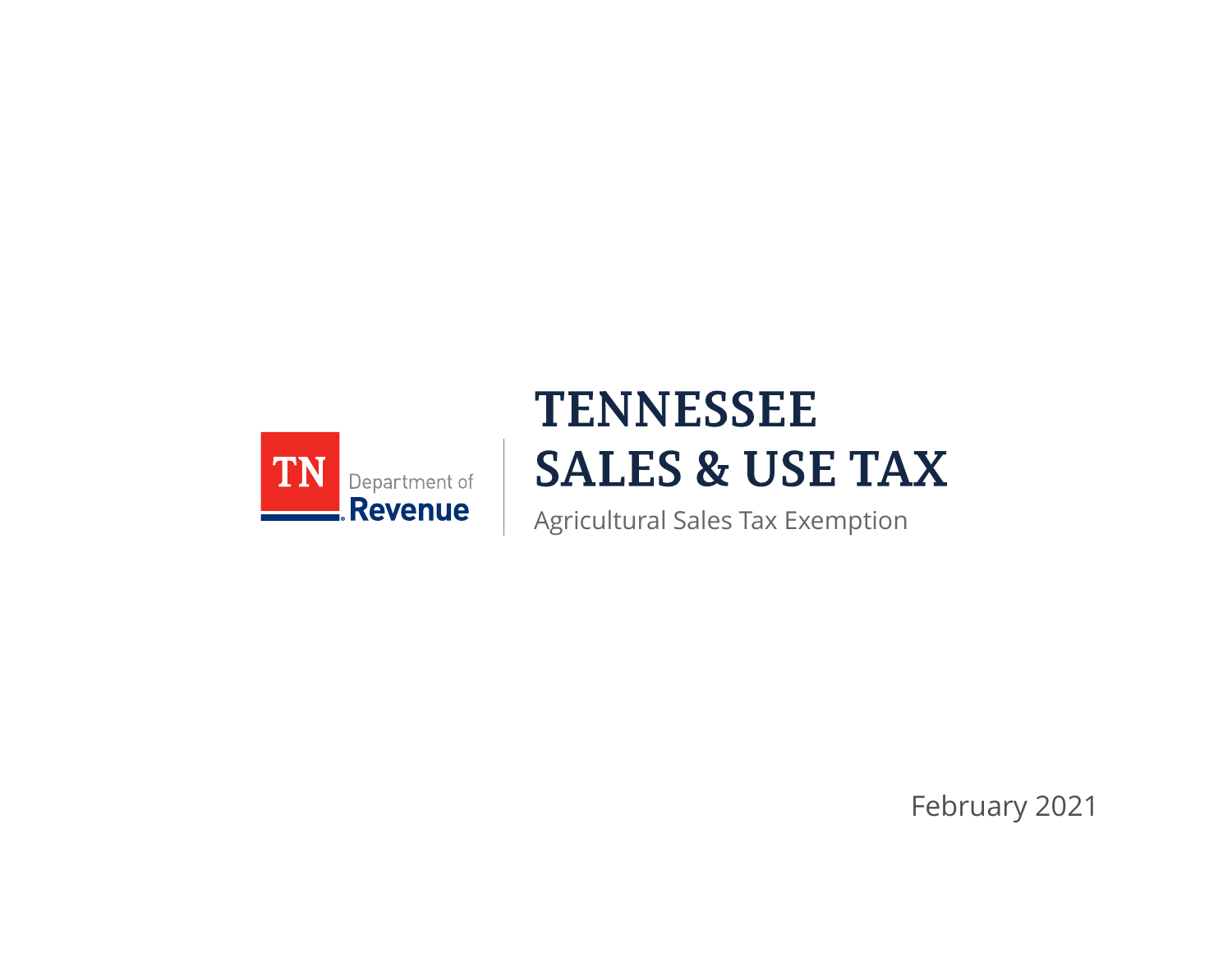# **Qualifications and Application**

- Qualifying farmers, nursery operators, and timber harvesters
- □ To receive an exemption certificate, an Application for the Agricultural Sales and Use Tax Exemption and documentation must be submitted
- □ Documentation requirements are detailed on page 2 of the application
- $\Box$  After the application is approved, a certificate is mailed

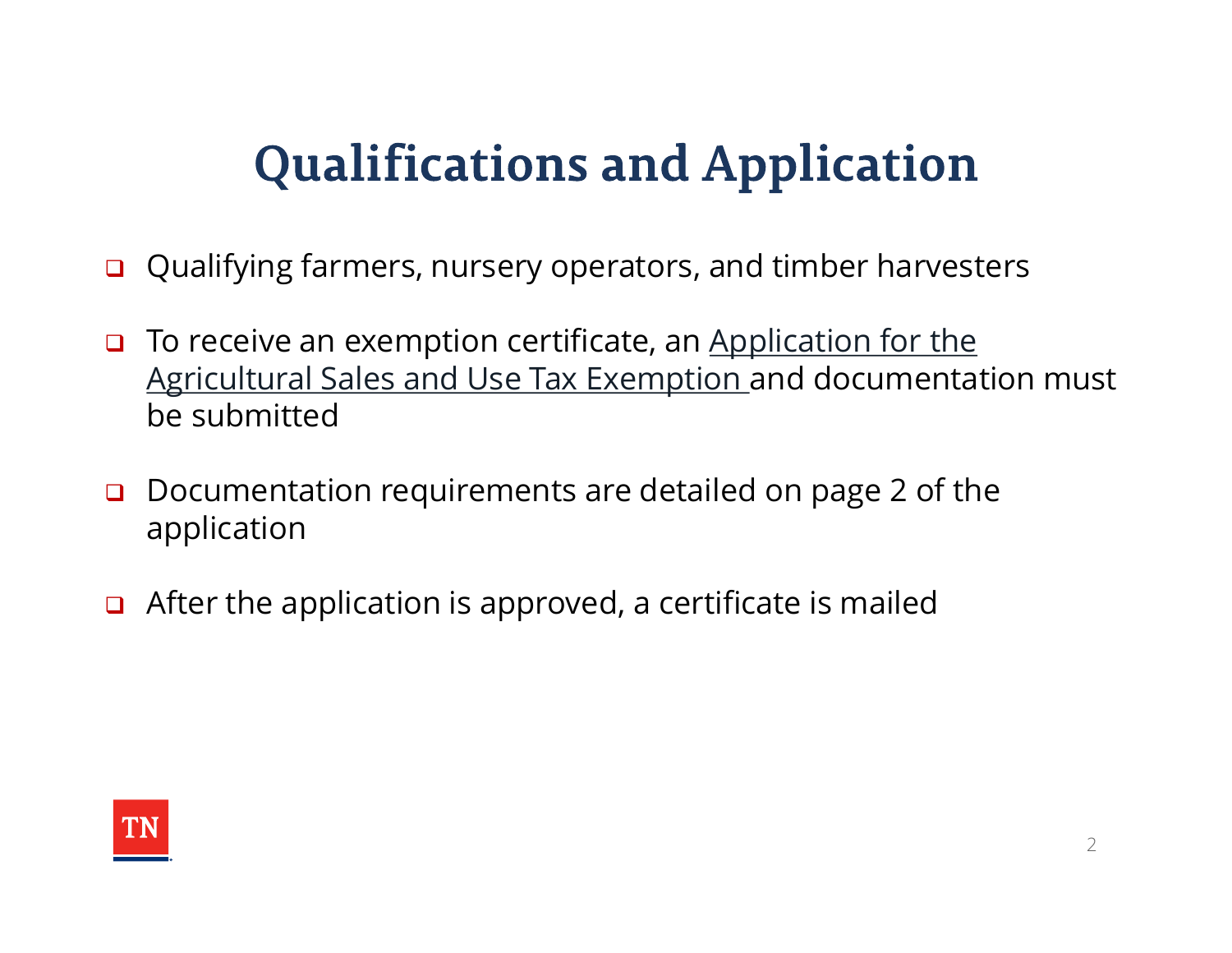#### **Exemption Certificates**

- $\Box$  Agricultural exemption certificates may be used to purchase items directly related to the production of agricultural products
- □ Certificates have an expiration date; issued on a four-year cycle
- Renewals are issued automatically to previously qualified certificate holders
- □ Please inform Revenue regarding address changes or products<br>Certificates have an expiration date; issued on a four-year<br>cycle<br>Renewals are issued automatically to previously qualified<br>certificate holders<br>Please inform Revenue regarding address changes or<br>changes in ownersh exemption being ceased

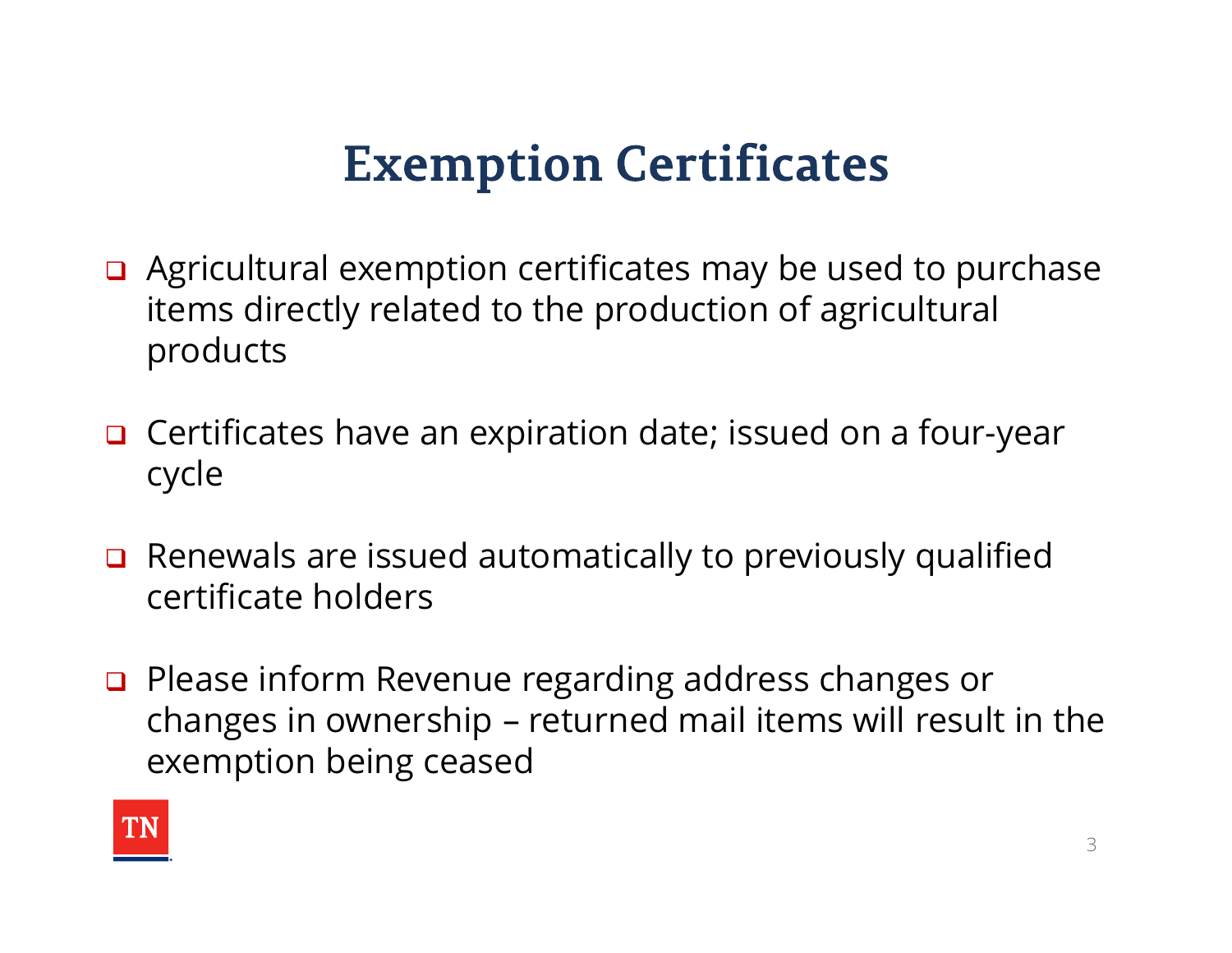## **Using the Exemption Certificate**

- $\Box$  The wallet card, provided at the bottom of the certificate, can be used instead of providing a copy of the certificate
- $\Box$  The purchaser is required to provide a current copy of the exemption certificate to the vendor
- $\Box$  The purchaser is responsible for ensuring that the purchased items will be used to produce agriculture or nursery products
- □ Review the Tennessee Department of Revenue's Agricultural Tax Guide for a list of exempt and non-exempt items

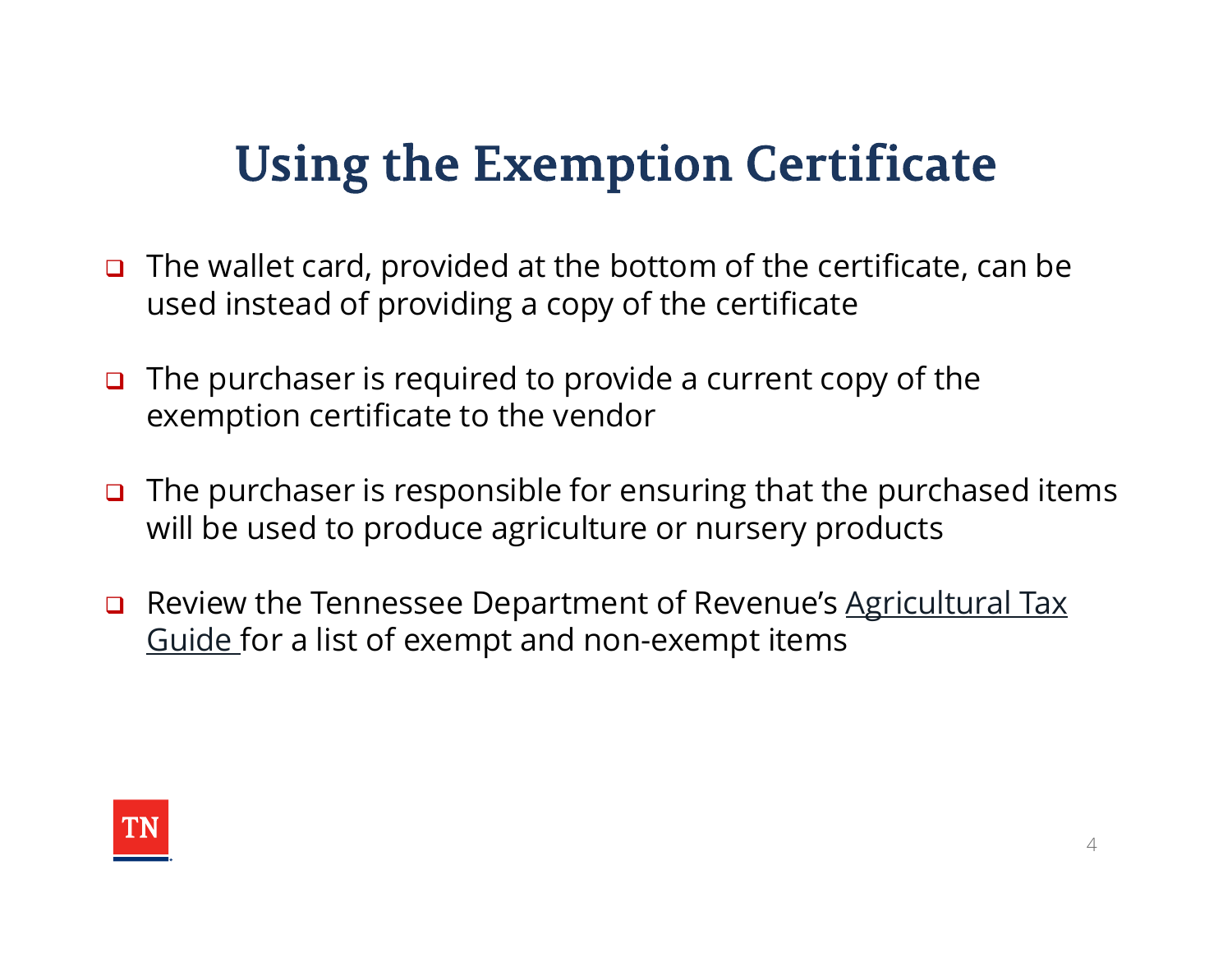#### **Resources**

- **Q** Agricultural Tax Guide
- **Q** Agricultural Exemption Application